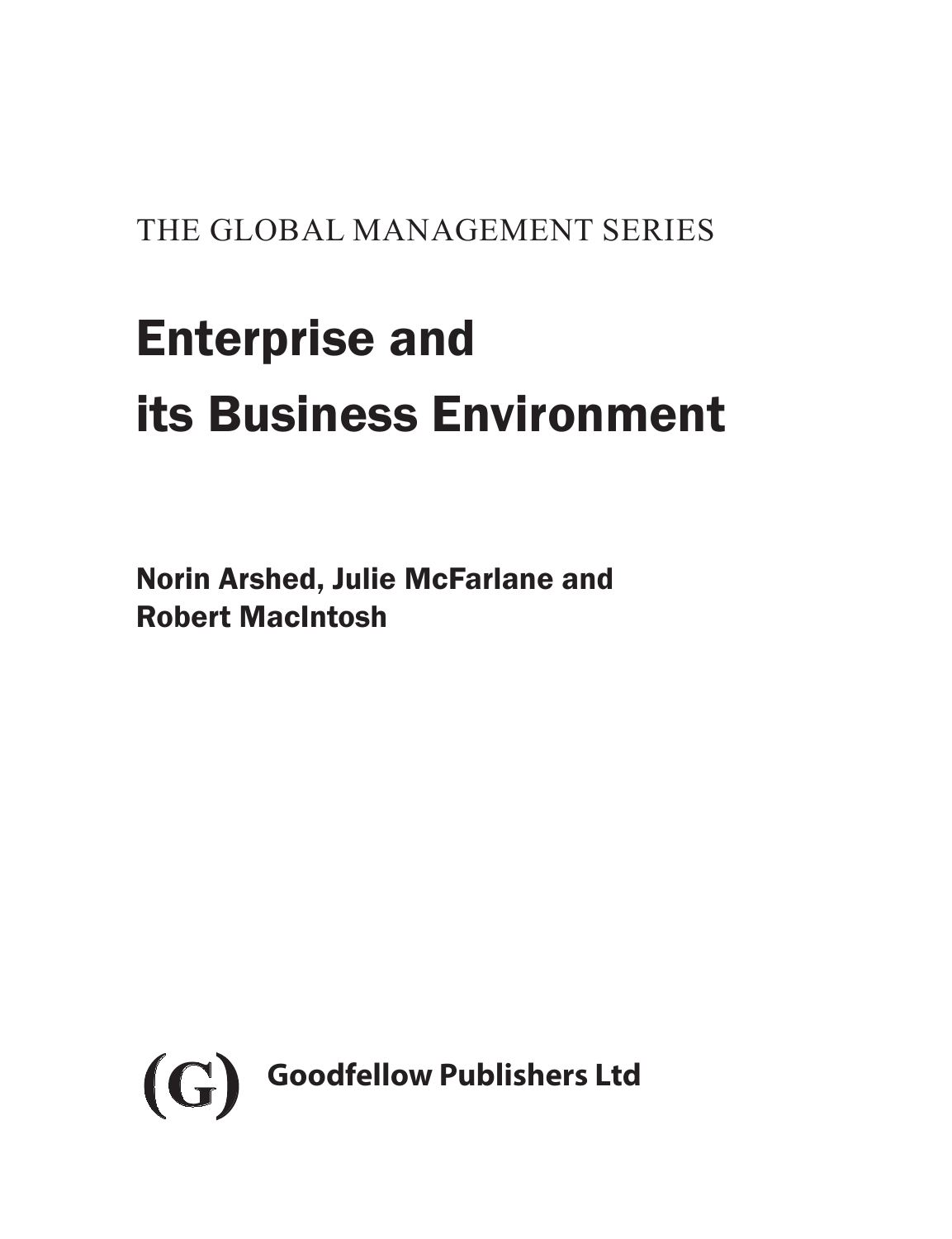Published by Goodfellow Publishers Limited, **(G)** Published by Goodfellow Publishers Limited,<br>26 Home Close, Wolvercote, Oxford OX2 8PS http://www.goodfellowpublishers.com

British Library Cataloguing in Publication Data: a catalogue record for this title is available from the British Library. Library of Congress Catalog Card Number: on file.

ISBN: 978-1-910158-80-7

Copyright © Norin Arshed, Julie McFarlane and Robert MacIntosh, 2016

All rights reserved. The text of this publication, or any part thereof, may not be reproduced or transmitted in any form or by any means, electronic or mechanical, including photocopying, recording, storage in an information retrieval system, or otherwise, without prior permission of the publisher or under licence from the Copyright Licensing Agency Limited. Further details of such licences (for reprographic reproduction) may be obtained from the Copyright Licensing Agency Limited, of Saffron House, 6–10 Kirby Street, London EC1N 8TS.

All trademarks used herein are the property of their repective owners, The use of trademarks or brand names in this text does not imply any affiliation with or endorsement of this book by such owners.

 $\bigoplus_{n=1}^{\infty}$  Design and typesetting by P.K. McBride, www.macbride.org.uk

Cover design by Cylinder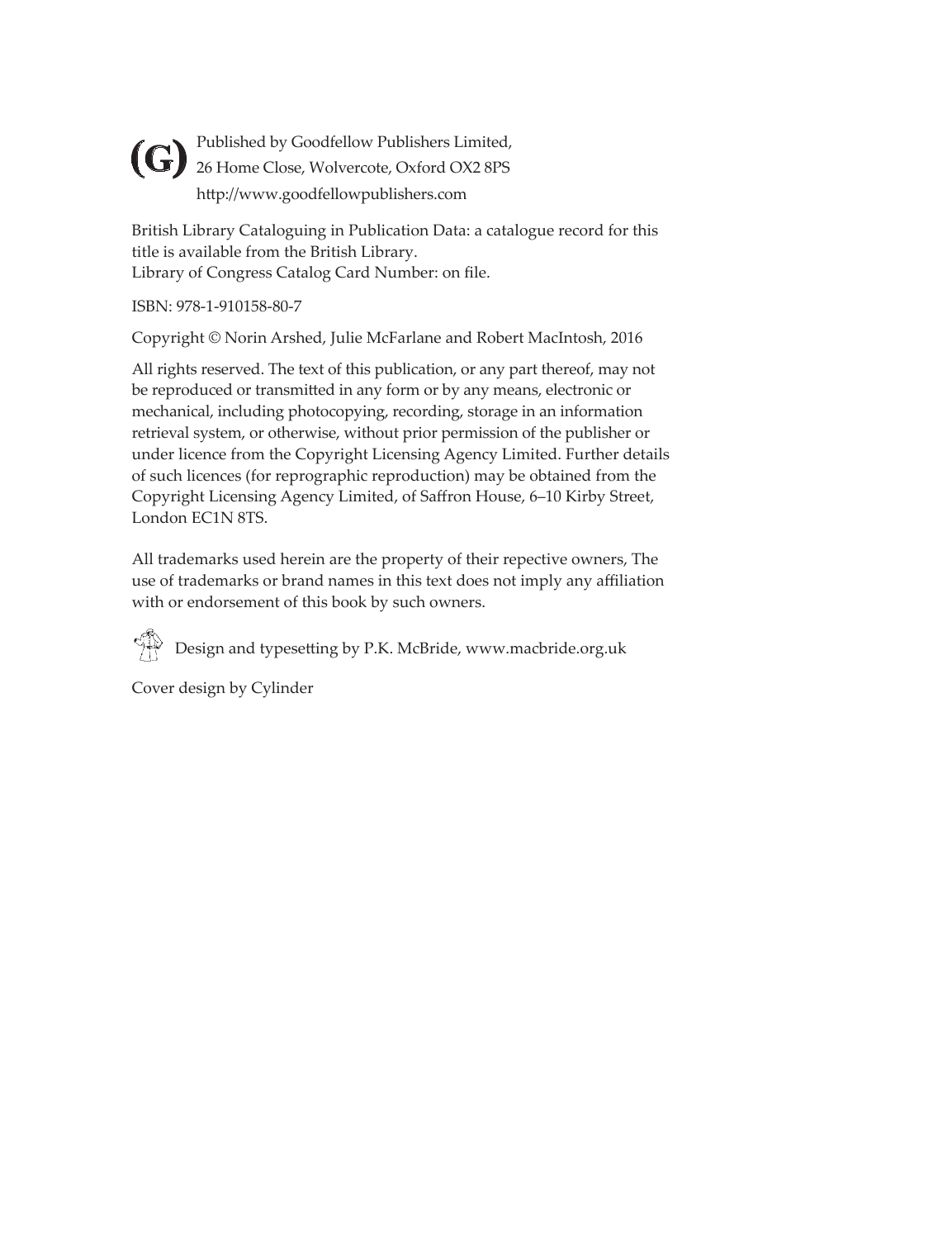# **Contents**

|                   | <b>Biographies</b>                                                                                | vi  |
|-------------------|---------------------------------------------------------------------------------------------------|-----|
|                   | Preface                                                                                           | xi  |
| 1                 | <b>Business Organizations: The Internal Environment</b><br><b>Julie McFarlane and Ross Curran</b> | 1   |
| 2                 | <b>Creativity, Innovation and Entrepreneurship</b><br>Julie McFarlane                             | 21  |
| 3                 | The Legal Function: Starting a New Business - Getting the Structure Right 41<br>Josephine Bisacre |     |
| 4                 | <b>Employment Law</b><br>Josh McLeod and Yvonne McLaren                                           | 59  |
| 5                 | <b>Research to Create Enterprise Value</b><br>Geraldine McKay and Linda Phillips                  | 77  |
| 6                 | <b>Marketing to Create Value</b><br>Geraldine McKay                                               | 95  |
| 7                 | The Human Resource Management Function<br>Kehinde Olowookere and Katherine Sang                   | 117 |
| 8                 | <b>Gender and Work-life Balance</b><br>Steven Glasgow and Katherine Sang                          | 135 |
| 9                 | <b>Porter's Five Forces and Generic Strategies</b><br>Norin Arshed and Jaydeep Pancholi           | 151 |
| 10                | <b>Operations Management</b><br>Umit Bititci and Stavros Karamperidis                             | 169 |
| 11                | Logistics and the Supply Chain<br>Christine Rutherford and Christian König                        | 195 |
| $12 \overline{ }$ | <b>Corporate Social Responsibility and Corporate Governance</b><br>Julie McFarlane and Keith Gori | 215 |
|                   | Index                                                                                             | 231 |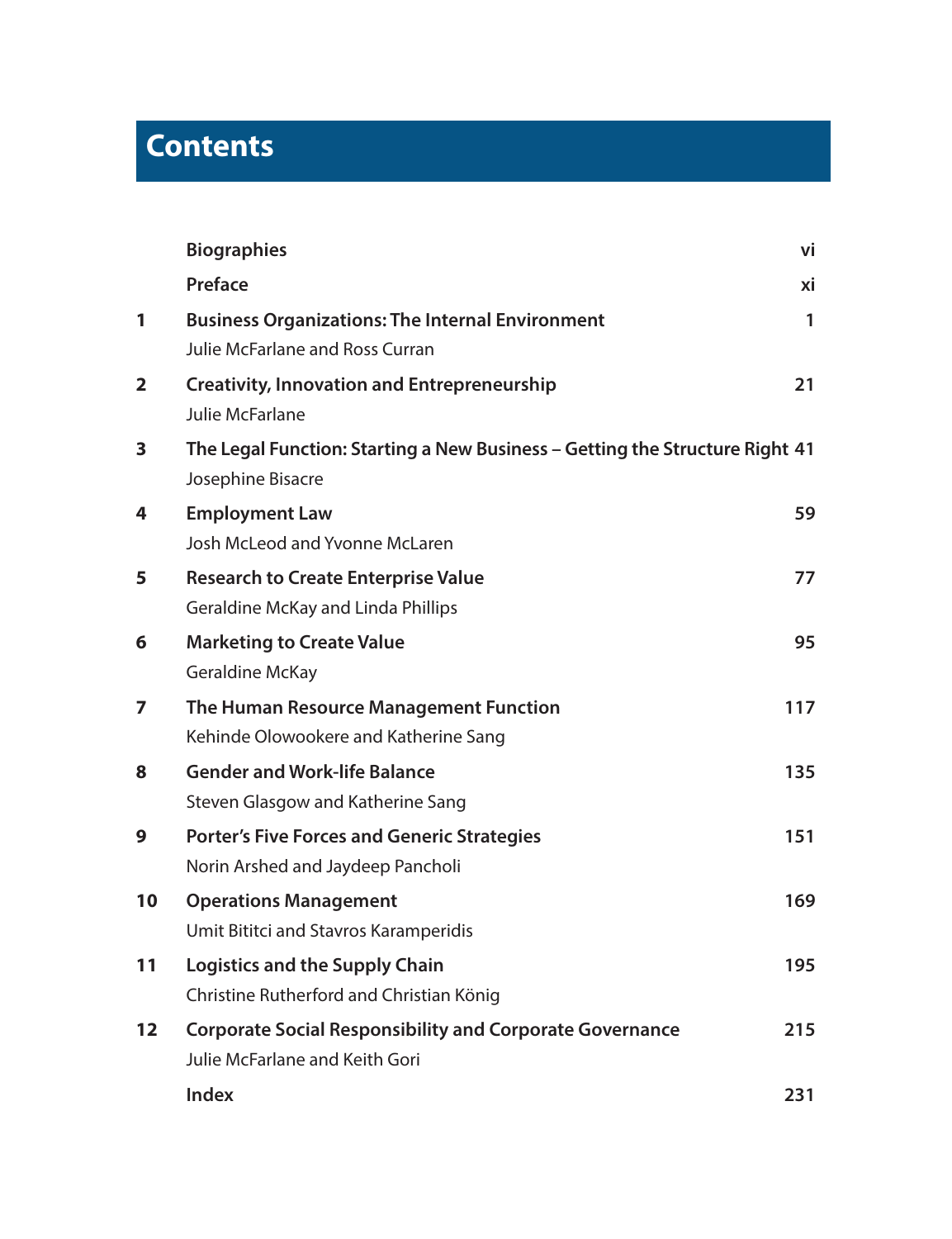#### **Dedications**

I would like to thank all my colleagues who helped in writing this book.

NA

Your strength of will and your fortitude are where I got the strength to keep going even when, at times, it looked like I wanted to give up. You endured so much in this life, and it is seeing that strength of character that drives my own, so for that, I thank you. It's because of you I started, and for you that I finish. I just hope that wherever you are, you're proud of me. I miss you.

JMcF

To my beautiful wife Anne and our children Euan, Eilidh and Eva. Thank you for your patience and your company.

RMacI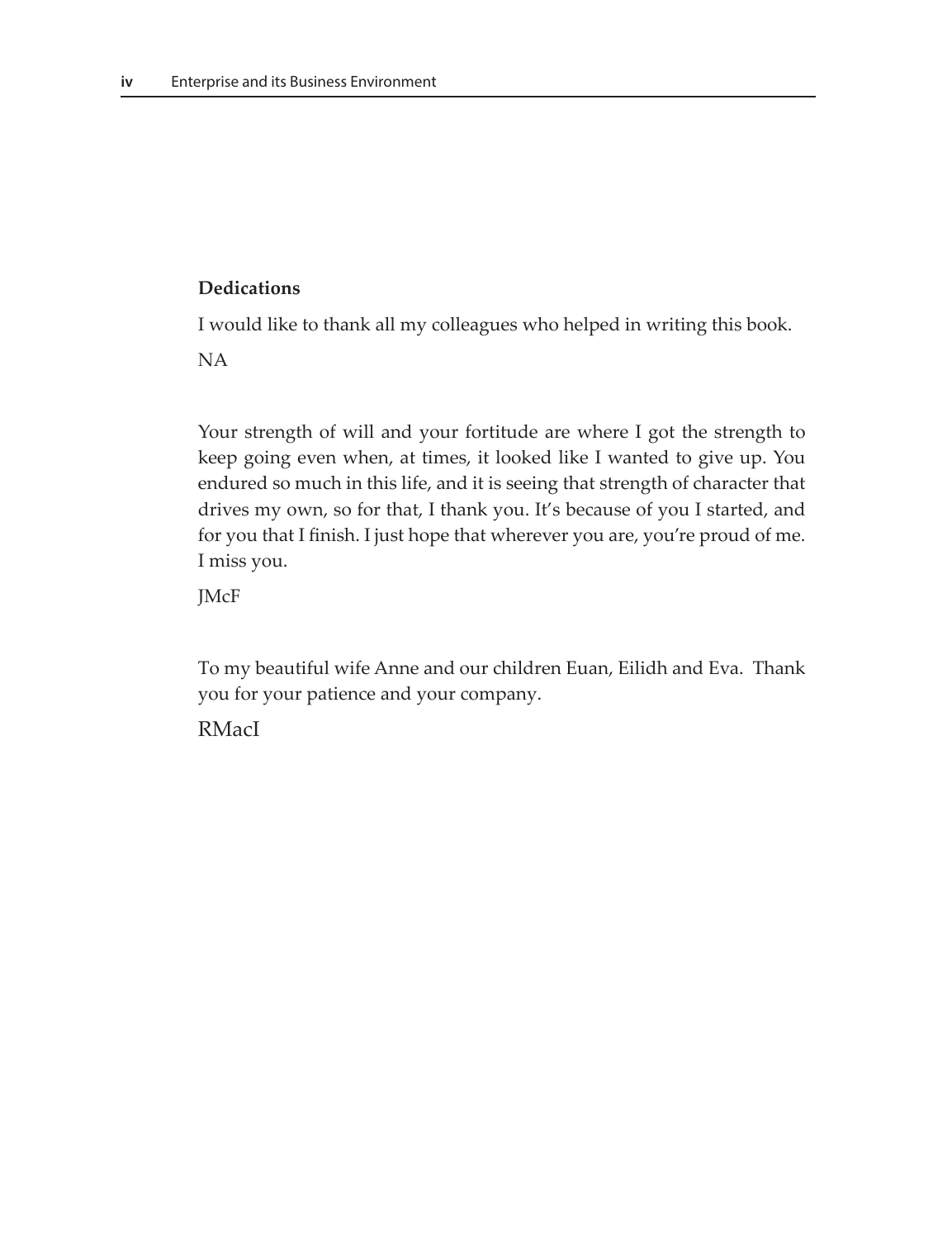# **Acknowledgments**

We are grateful to all those who helped shape this project. Our authoring teams have been dedicated and patient as the interlocking parts of the manuscript came together over several rounds of editing. Our colleagues at Goodfellows helped mould the project and we remain indebted to Tim, Sally and Mac for their expertise and support. Kat Lloyd deserves special mention for her role in checking and polishing the manuscript in her first few weeks at Heriot-Watt. We are grateful to her for the speed and accuracy of her work. Finally to the many students in many countries who helped shape this text through their enthusiastic participation in classes and their constructive feedback, we owe you a huge debt of gratitude.

*NA, JMcF & RMacI*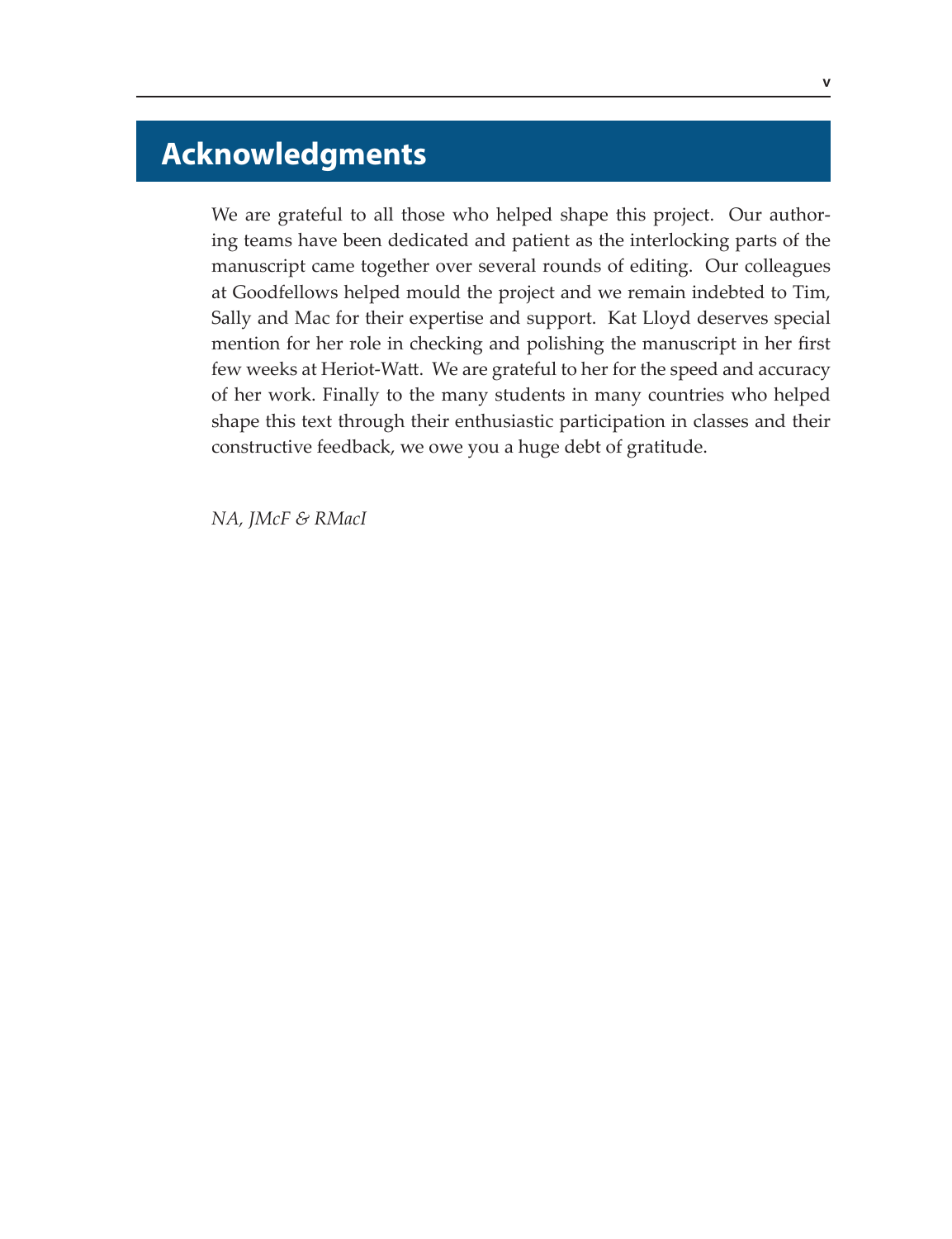## **Biographies**

**Norin Arshed** is Programmes Director for the Leadership and Organizational Performance suite of MSc programmes in the Department of Business Management at Heriot-Watt University. She is an economist by background with professional experience in both the public and private sectors. Her work concentrates on enterprise policy, in particular, the role and contribution from those closely linked to the formulation process (ministers and civil servants), whilst also examining how enterprise policy is implemented (national, regional and local economic development agencies), and how entrepreneurs/SMEs experience and utilise such policy initiatives. Institutional theory is the theoretical lens used to highlight the dynamics of the enterprise policy process in her work.

**Josephine Bisacre** is an Associate Professor of Business Law and is the Director of Undergraduate Studies in the School of Management and Languages at Heriot-Watt University. She formerly worked as a solicitor in private practice in the field of corporate law. She is the author of various book chapters in the area of business law, the latest being in the third edition of Black, G (ed) (2015) *Business Law in Scotland* (2015) and the second edition of Johnson, D and Turner, C (2015) *European Business.* 

**Umit Bititci** is the Professor of Business Performance at the Heriot-Watt University, School of Management and Languages, Edinburgh, UK. Until December 2013 he was the Director of Strathclyde Institute for Operations Management and the Professor of Technology and Enterprise Management at the University of Strathclyde. In the past he served as the Chairman of IFIP's Working Group on Advanced Production Management Systems and the Vice Chairman of the Institute of Operations Management. Currently he is a member of the Scottish Manufacturing Advisory Board. He has a blend of industrial and academic experience that spans across 35 years. He has dedicated his career to understanding what makes high-performing companies different. He has worked with an international portfolio of companies and public sector organizations. He has led several international research and development projects. He has published over 200 papers and regularly appears at international conferences and workshops as guest speaker.

**Ross Curran** is a PhD student at Heriot-Watt University, Edinburgh, where he is an active member of the Intercultural Research Centre. His primary research interests focus on improving volunteer management practises in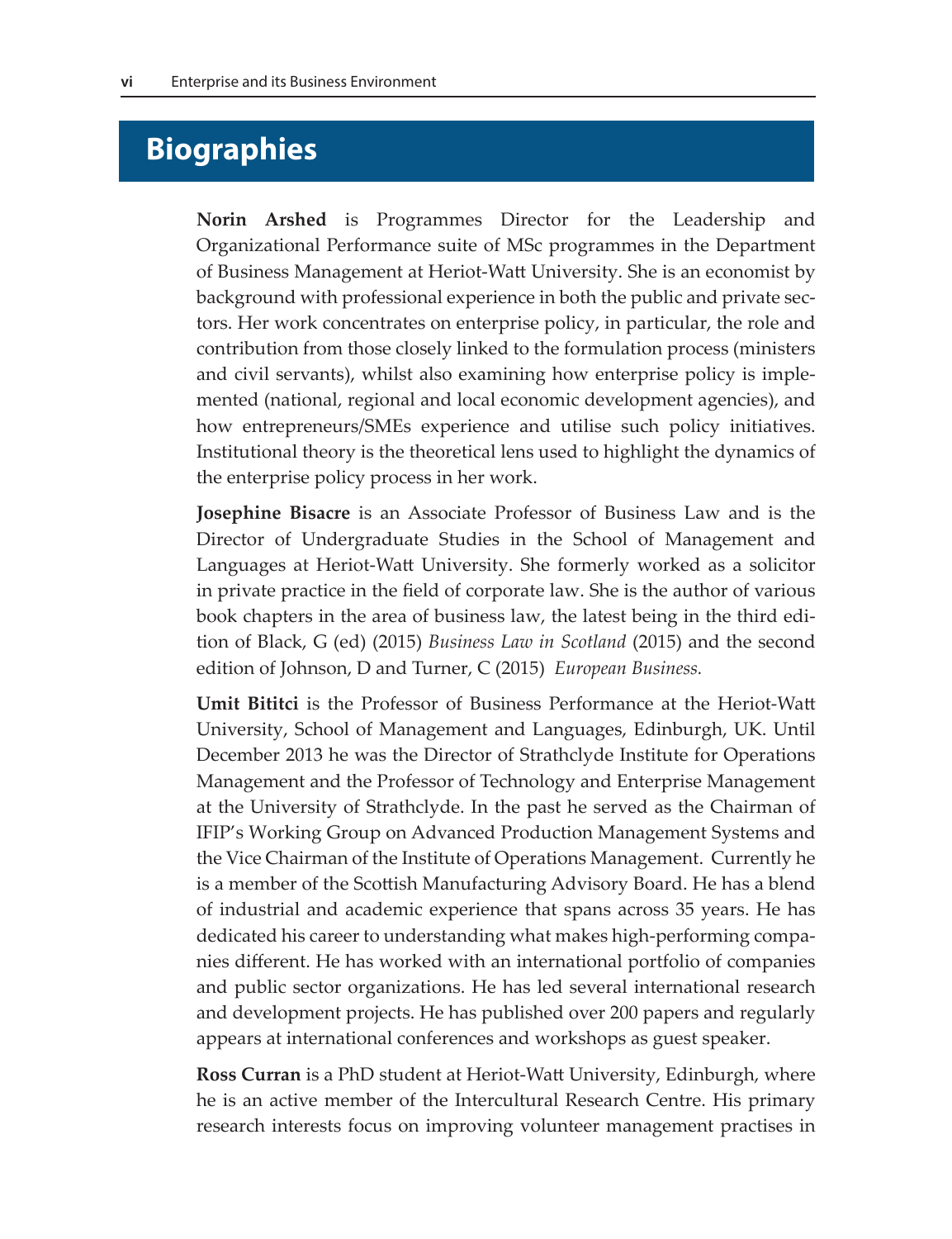the third sector, while he has published papers exploring PPT in the developed world, and authenticity consumption at tourist sites in Japan. His PhD thesis is concerned with fostering greater utilization of the heritage inherent in many third sector organizations.

**Steven Glasgow** is a PhD student in the School of Management and Languages at Heriot-Watt University. His research primarily focuses on how gender inequalities within the workplace are produced, maintained and disrupted. He has published a book review in *Feminism & Psychology* and is currently guest editing a special issue for the journal *Interdisciplinary Perspectives on Equality and Diversity* (IPED). Steven received his MA (Hons) in Business Management from Heriot-Watt University in 2014. His teaching commitments include Research Methods and Employee Relations.

**Keith Gori** is a doctoral student in SML at Heriot-Watt University. His doctoral research engages with Consumer Culture Theory and narratives of life on the British Home Front during World War Two. More widely his research interest lies in consumer and marketing history, the historical development of thought surrounding the social responsibilities of business, and in experiential marketing and consumption. He has presented both historical and contemporary research outputs at international marketing conferences and has published work in the *Journal of Marketing Management*. He teaches on global management and marketing courses in the Department of Business Management.

**Stavros Karamperidis** is an Assistant Professor in Shipping and International Logistics, in the School of Management and Languages at Heriot-Watt University. Stavros is also a Visiting Lecturer at Newcastle University and Associate of the Prime Maritime Transport Group (Newcastle University). Prior to joining Heriot-Watt, he has conducted research funded by research councils in various UK universities. His primary research interests are in maritime transport systems and logistics, indices development, container flows and transshipment. Before joining academia, Stavros worked in various companies ranging from SMEs to multinational companies. Stavros is a member of the Chartered Institute of Logistics and Transport.

**Christian König** is a PhD student in the School of Management and Languages at Heriot-Watt University, Edinburgh. He is an active member of the Logistics Research Centre and his primary research interests focus on the outsourcing strategies of focal firms and the continuous development of service providers. In his doctoral thesis, he investigates the role of systems integrators in the logistics industry using an exploratory approach.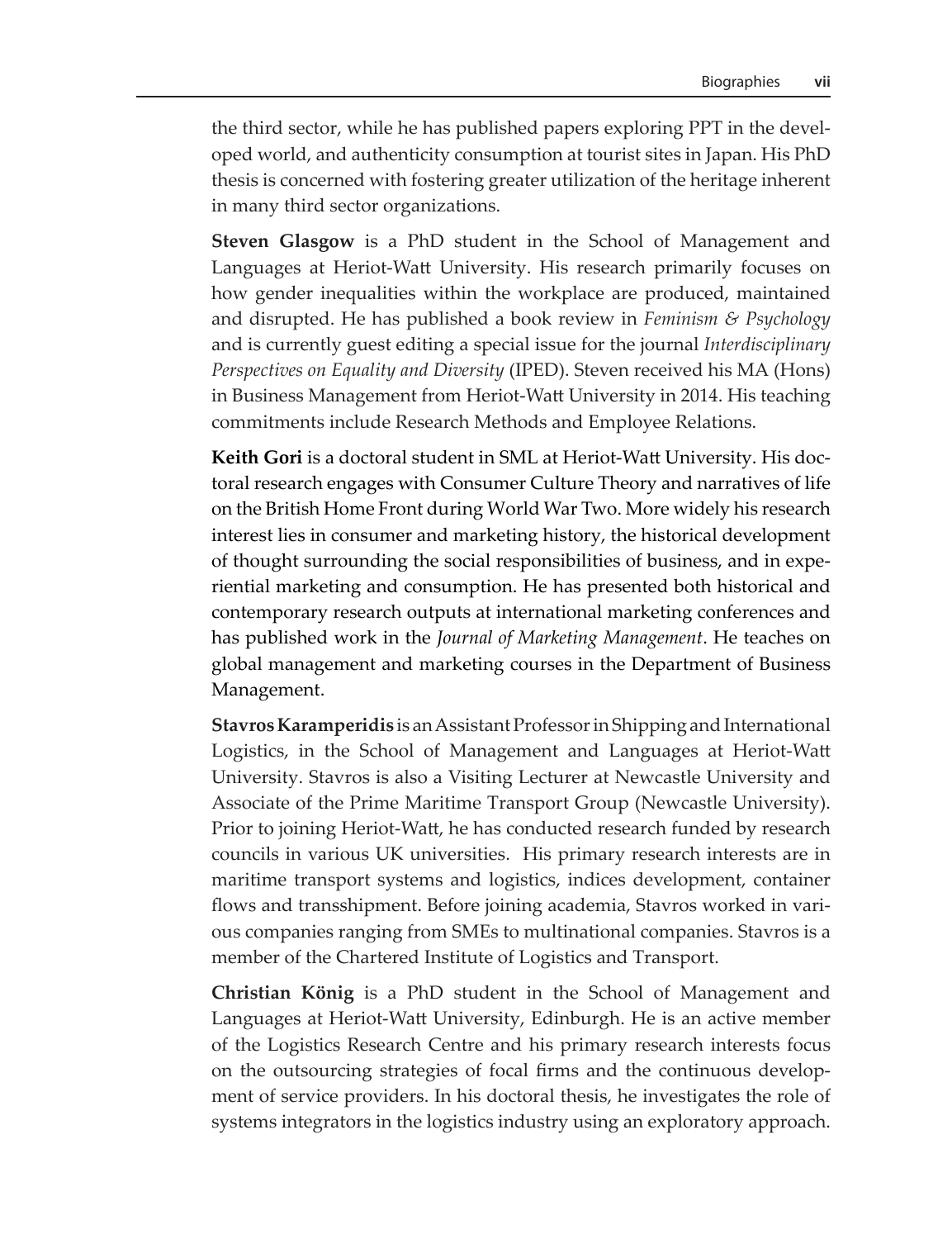Christian received an MSc. in Logistics and Supply Chain Management with distinction from Heriot-Watt University in Edinburgh in 2012.

**Julie McFarlane** is an Assistant Professor for the School of Management and Languages at Heriot-Watt University, teaching areas in business, marketing and enterprise. She recently completed a PhD in Entrepreneurial Business Models in the Creative industries at the University of Strathclyde's Hunter Centre for Entrepreneurship. Prior to her PhD Julie received a Master of Science award (with Distinction) in Innovation, Commercialization and Entrepreneurship from the University of Stirling as well as a Bachelor of Arts (with Honours) in Business Studies and Marketing, She has over 10 years' experience working closely with entrepreneurs. Julie also has an interest in dynamic business models, specifically the process of entrepreneurship in the music industry.

**Geraldine McKay** is an Associate Professor in Marketing and a Chartered Marketer with a special interest in the impact of branding across stakeholder groups. Following a career in marketing (financial services, publishing, industrial branding and enterprise development) she became a university lecturer, developing and leading a number of postgraduate, undergraduate and professional programmes. She moved to New Zealand where she managed an International project between a consortium of New Zealand universities and the Ministry of Higher Education in Oman. On returning to the UK she became Academic Head for the globally delivered Heriot-Watt Management Programmes. She is currently undertaking a PhD in Education investigating transnational education and the student experience.

**Robert MacIntosh** is Professor of Strategy and Head of the School of Management and Languages at Heriot-Watt University. He trained as an engineer and has worked at the Universities of Glasgow and Strathclyde. His research on the ways in which top teams develop strategy and on organizational change has been published in a wide range of outlets. He has a long-standing interest in research methods for business and management studies and has published on the relevance of management research using methods that include ethnography and action research. He has consulted extensively with public and private sector organizations and sits on the board of the charity Turning Point Scotland.

**Yvonne McLaren** is an Aberdeen University Law School Graduate currently based within The School of Management and Languages at Heriot-Watt University. In addition to her role as a director in Safeguard Technical Services Ltd., Yvonne has a variety of roles within the department, including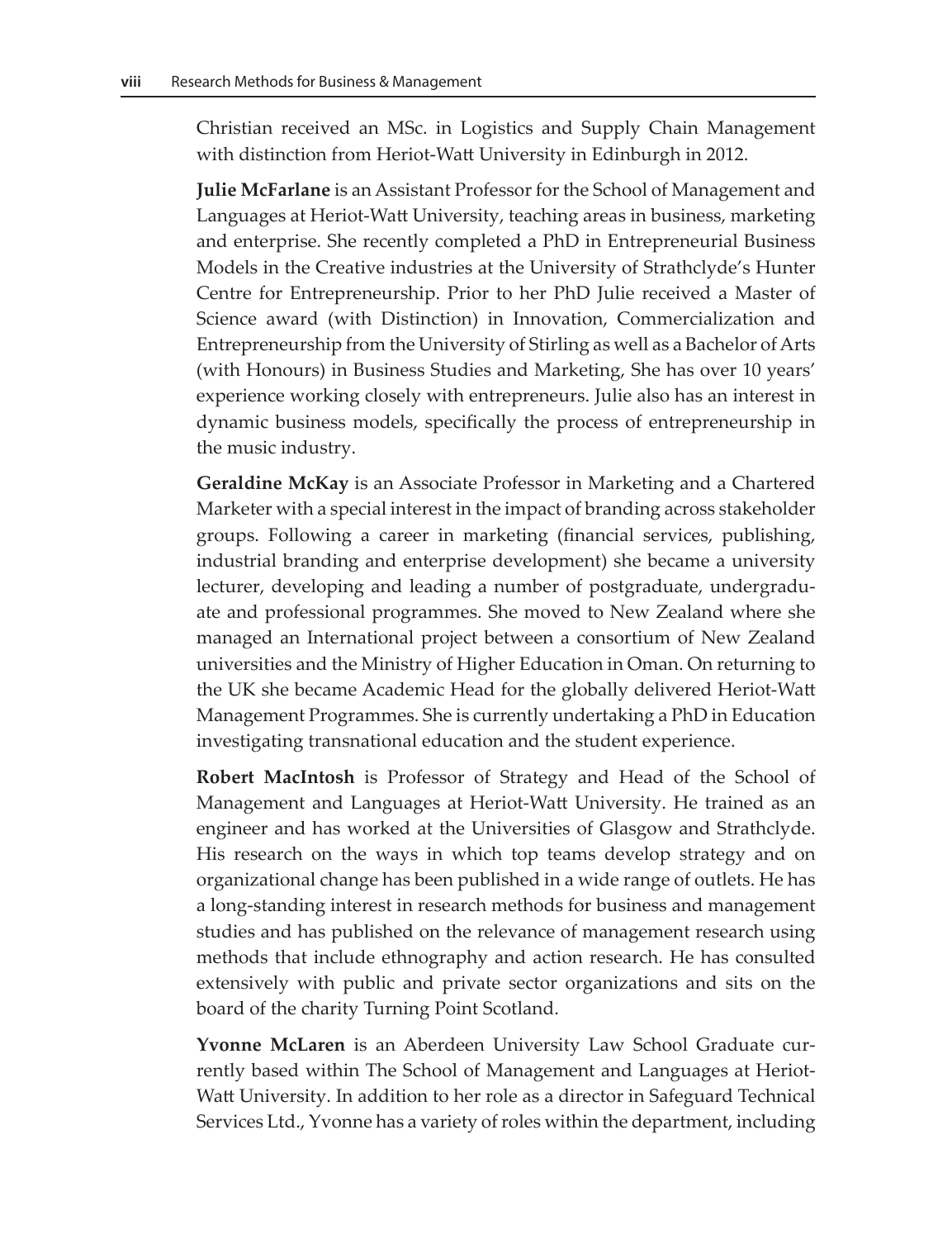Course Leader in International Human Resource Management, Commercial Law and Marketing and Consumer Law. Pastoral duties include being the Third year co-ordinator and engaging with students in the role of Super Mentor. Yvonne has previously taught a variety of law subjects at Paisley University and Glasgow College of Commerce.

**Joshua McLeod** is a PhD student in the School of Management and Languages at Heriot-Watt University, where he teaches in Business Law and Global Management. His research focuses on the corporate governance practices of professional football clubs in Scotland. Further to this, his research interests include organizational change in the football industry, the feasibility of the supporter ownership model and football finance in a broader context.

**Jaydeep Pancholi** is a PhD student within the School of Management and Languages at Heriot-Watt University, Edinburgh. His PhD thesis is investigating business strategy within the context of conflict zones, reviewing stakeholder influences on strategic decision and conflict resolution. Prior to this Jaydeep had gained a BA (hons) in International Business and Marketing at the University of Strathclyde, Glasgow, including an exchange at Nanyang Technological University, Singapore, studying courses in management and culture. This was followed by working at a leading automotive manufacture in corporate fleet. Jaydeep's academic interests have been rooted from his extensive voluntary work in personal development and corporate sustainability while being a trainer for a global NGO.

**Linda Phillips** is the Academic Group Leaderfor Enterprise, Marketing and Services and Principal Lecturer at Staffordshire University. She is responsible for a team of marketing, tourism and events academic staff and has strategic responsibility for undergraduate Business, Marketing, Tourism and Events courses. Linda began her career working in industry with the BBC in London, the Australian government in Canberra, and for GEC in the Midlands, where latterly she worked as Senior Marketing Executive and Head of Marketing. Linda is a Chartered Marketer and since becoming a lecturer has taught, led and developed a range of courses at undergraduate level and also delivered postgraduate and professional level programmes.

**Kehinde Olowookere** is a PhD Student in the School of Management and Languages at Heriot-Watt University, Edinburgh. Her current research investigates the management and experiences of mental health conditions within the workplace, with particular focus on how difference is constructed within normative organizational contexts. She holds an MSc in International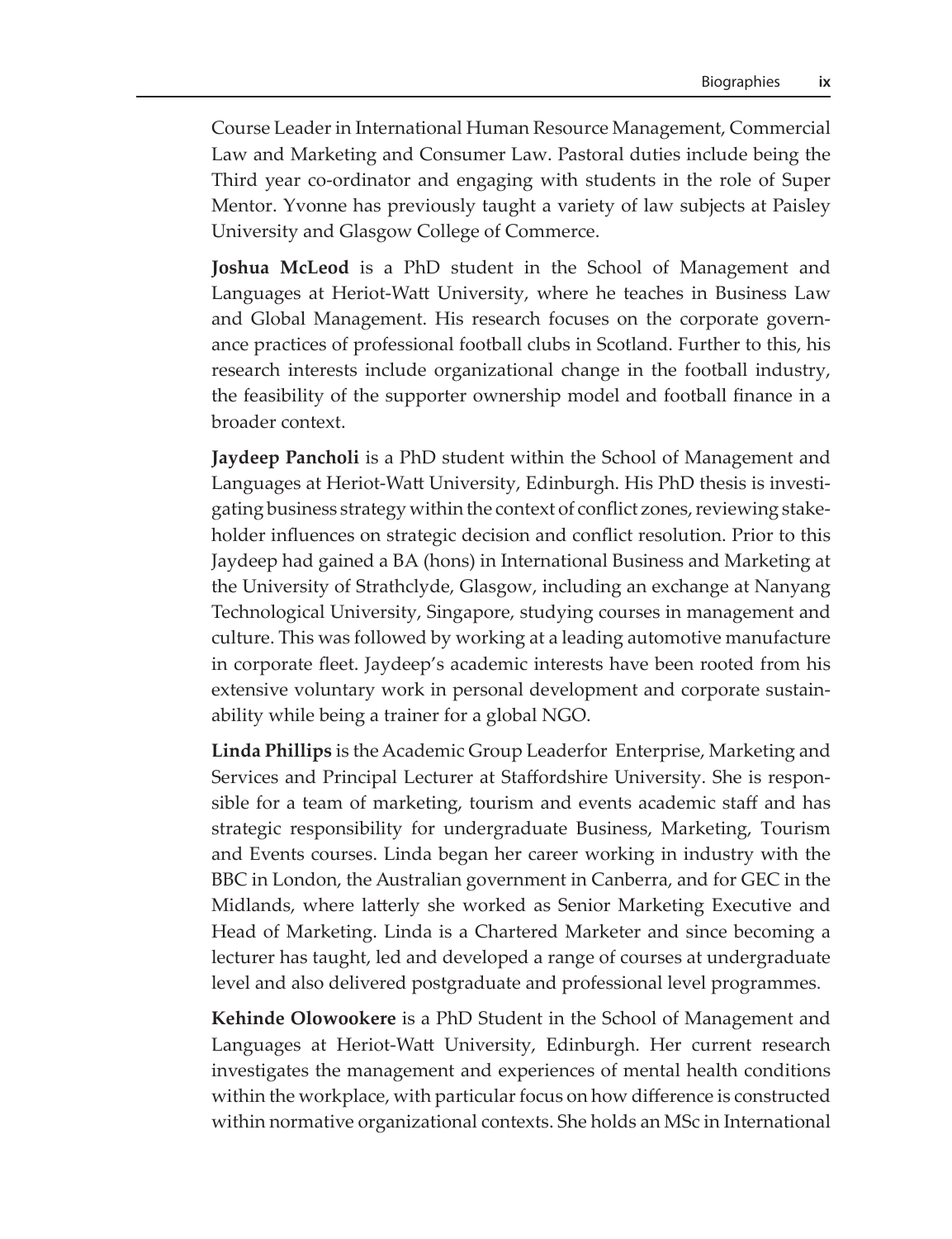Human Resource Management from Sheffield Hallam University (2013). More generally, her interests include the management of diversity in the workplace and identity construction at work.

**Katherine Sang** is an Associate Professor of Management in the School of Management and Languages, Heriot-Watt University. Her research examines the workplace as a site where gender and associated inequalities are (re)produced. In addition, her research examines posthumanism as a framework for understanding human/nonhuman relations in organizations. She teaches the sociology of work and research philosophy. Currently, Katherine is the Chair of the Feminist and Women's Studies Association UK & Ireland.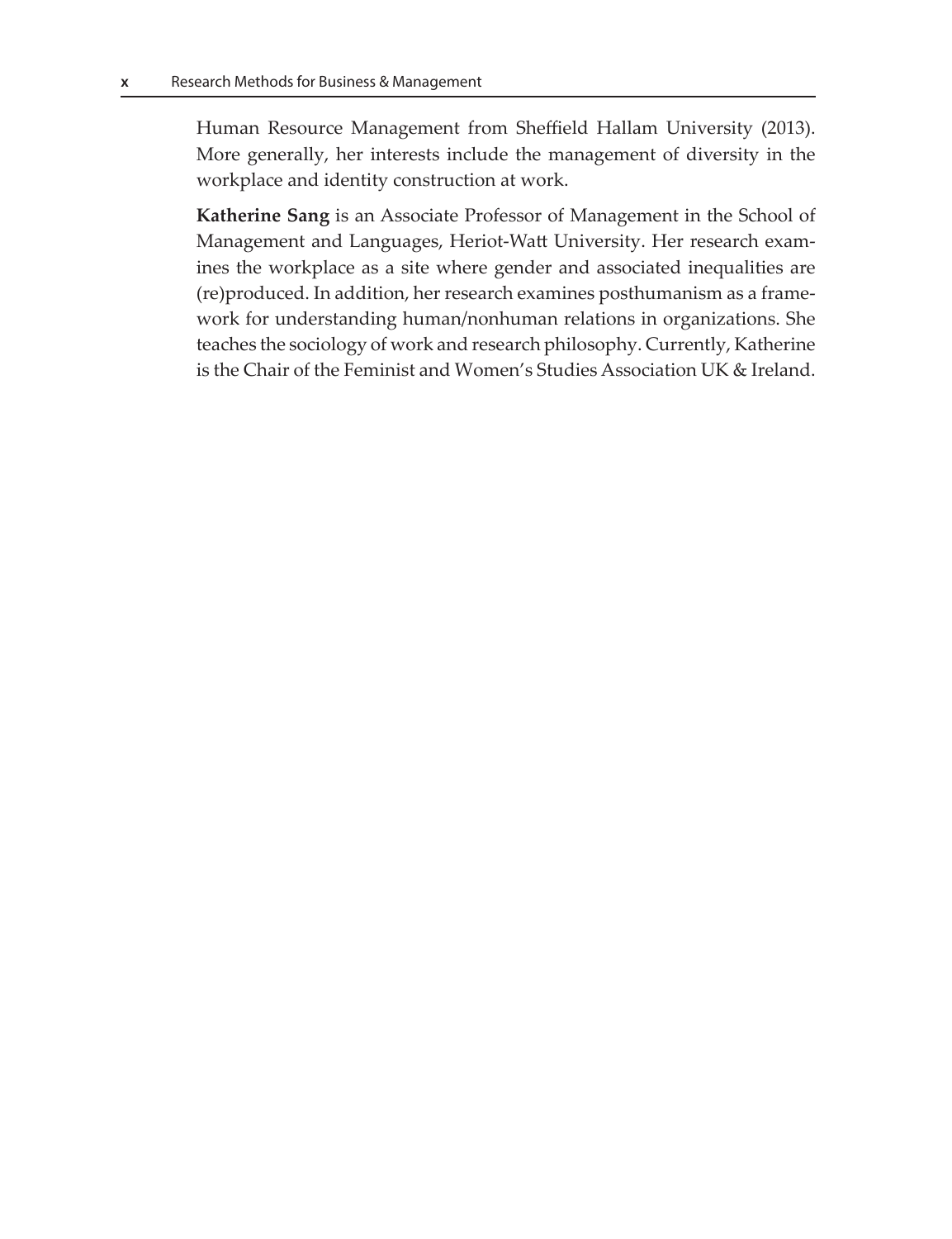## **Preface**

When Isaac Newton wrote to his contemporary Robert Hooke, he claimed to have seen a little further by standing on the shoulders of giants. In that same spirit we would acknowledge that this book builds on the contributions of many prior works by towering figures in the field of management and organization. In the last two decades, the fields of business and management, enterprise and entrepreneurship have developed rapidly, with the results that critics argue that business enterprise is merely a broad label under which a hodgepodge of loosely affiliated, sometimes contradictory research is housed. This book attempts to bring some structure to the field by organizing basic ideas and introducing them to those new to the study of business enterprises.

Often when we think of a business enterprise we default to those brand name, global businesses that are woven into the fabric of our everyday life. Google, Amazon, Apple and their contemporaries are amongst the most valuable businesses in the world, employing many thousands of people across developed and developing economies. Yet now, for the first time in history, more than half of the world's businesses are small in size. For example, in the UK alone 99% of the 5.2 million business registered are extremely small indeed. Small businesses have always played a vital role in the economy but the technological revolution of the last 20 to 30 years has meant that some small firms are 'born global', i.e. they operate in multiple markets and/or geographies from foundation. Business enterprises are creative, innovative and technology-savvy centres of excellence that challenge our traditional views. Many firms are larger than nation state economies. Some have better technological know-how than most governments. A few house art collections, employ security staff or know more about their customers than any political regime could imagine. As the global economy develops, firms large and small are at the heart of rapid and radical transformations in the way that we live our lives. The role of the business enterprise is to create value – value for the consumer, value for the market and value for those stakeholders who have a vested interest in the company. In a turbulent economy, businesses large and small must keep abreast of the external business environments where new competitors emerge, customer tastes change and new opportunities arise. Thus, to introduce new readers to the fascinating world of business enterprise, this book provides an insight into the inner workings of the firm.